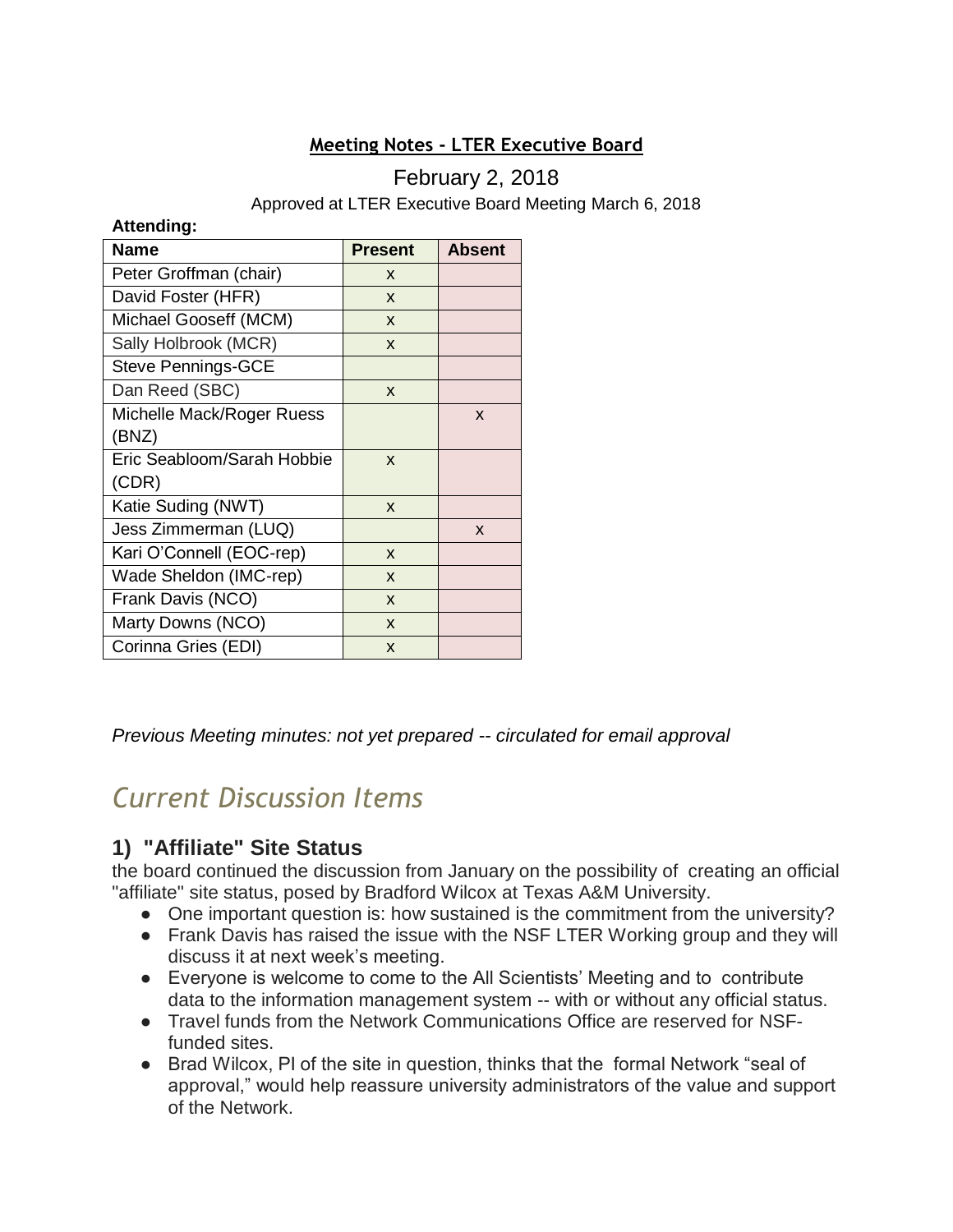- This site is fairly straightforward, but others will not be as clear-cut. Levels of funding and quality of research will differ. Do we want to be in the position of having to review (and reject) sites?
- How would it work?
	- $\circ$  We would have to amend the bylaws, then, presumably, the Executive Board would have to review applications and renewal applications.
	- We could ask for a brief proposal or project description including information such as what they are doing, how they contribute to the Network, how their research informs the five core themes.
	- A (hypothetical) amendment to the bylaws would look something like: If sites would like to affiliate with the Network, we would welcome it and would require A-B-C. Approved sites would receive D-E-F.
- Is there a precedent?
- Are there specific requirements for being an LTER site? For example: publish your data, have a data manager, attend the science council meeting, etc. Could we go through a checklist?
- We don't know where this will lead. It could get very awkward. NSF will certainly be interested in having a say.
- We can't be seen as conferring NSF approval.
- Membership in the LTER Network always been defined as having NSF funding. Other sites can collaborate; they can say they are modeling their program based on the LTER program; but they aren't LTER sites unless they have NSF funding.
- ILTER is one place where you can say we have a set of associated sites. Except, they aren't associated with us, we (as a network) are associated with them. ILTER is actually an example of something a site can't do without affiliating with the LTER Network. ILTER is a network of country-based networks, so right now, sites can't join ILTER without being a U.S. LTER site.

## **2) NSF LTER Symposium Update**

- The theme is Understanding our Ocean Connections through Long-Term Ecological Research.
- Date is April 19.
- Speakers are: Deron Burkepile (MCR), Kyle Cavanaugh (SBC), Evelyn Gaiser (FCE), Merryl Alber (GCE), Susanne Menden-Deuer (NES), Bill Fraser (PAL)
- A flyer is circulating and a web page is up. Please invite potentially interested colleagues, especially those in the Washington DC area.

# **3) Science Council Meeting Planning**

**Context:** The Network has been working on introducing more science to the annual science council meeting and focusing on a different core themes each year.

- Based on earlier discussion we are finalizing a steering committee of people working on organic matter in different ecosystems.
- One output from the 2016 meeting is the LTER stories project which Peter Groffman is leading. Peter asked each site to write a short description of some exciting biological change that LTER research illuminates. An editorial team is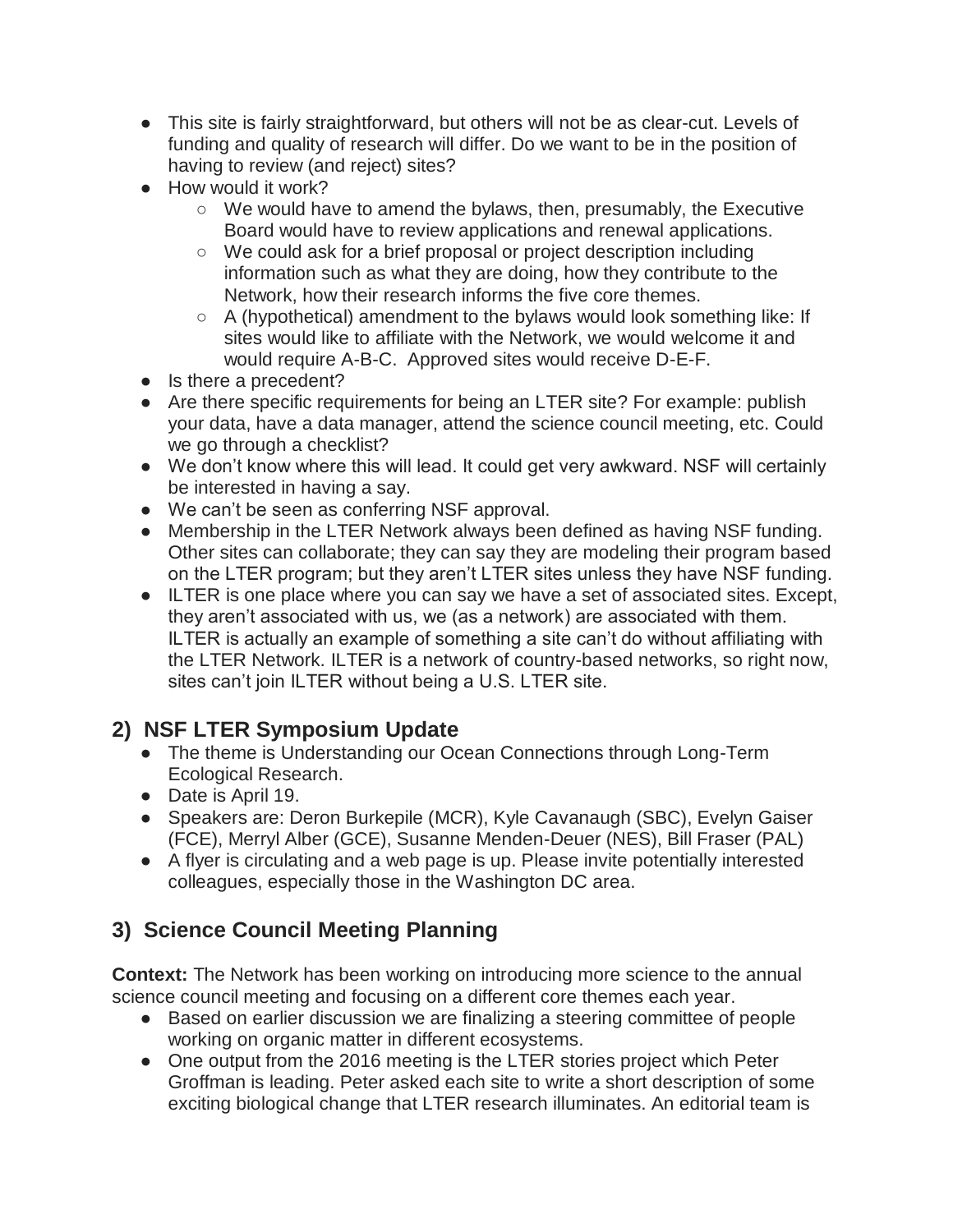organizing them into 5 themes and assembling them into articles. Peter is expecting to have complete drafts submitted by May.

- As we charge the science council steering committee, does the Executive Board have any thoughts about what we want the sites to do? Should we ask them to bring data? Do homework?
	- $\circ$  The ideas come out of the discussion. It's hard to come in with too much prepared when we don't know what it is we want to bake yet.
- Have we ever done a poster session so that people could walk around and discuss what's happening? It would allow for more discussion and interaction.
	- It would be hard to do if everyone is standing at their poster.
	- There are ways to organize it.
- We could at least organize the presentations by kinds of sites or types of disturbance rather than alphabetical.
- The survey that was done earlier this year suggested that we should allocate some time for a "strategic planning" discussion. The steering committee will be made aware of this.

### **All Scientists' Meeting Update**

- Planning Committee is meeting and has confirmed several plenary speakers.
- Does the Executive Board have any advice to offer the planning committee on: ○ priorities for workshops
	- how to generate the best workshop proposals
	- whether there are specific scientific themes we might want to jump start?
	- Do we want to require sites to include information managers and education and outreach managers? Yes.

#### **Reports**

- Environmental Data Initiative
	- EDI met with NSF Program Officers in January. Overall, NSF seemed fairly happy.
	- EDI also held an advisory board meeting in January. They received a long report back, which Corinna Gries is happy to share.
	- One significant issue came up. EDI is running two data portals into the data repository -- one branded as LTER and one as EDI It doesn't matter which one you use, the data goes to the same place. The advisory committee felt strongly that it wasn't necessary to maintain both portals. The EB and the IM committee needs to discuss this at a future meeting.
	- EDI did hear that they should apply to the Advances in Biological Informatics sustainability track for continuing funds.
	- Presumably, that wouldn't preclude going somewhere else for development funds.
	- EDI has gotten some feedback from NSF Division of Biological Infrastructure Program Officer Peter McCartney that he would like to see more of a train-the-trainer model, more like a research coordination network.